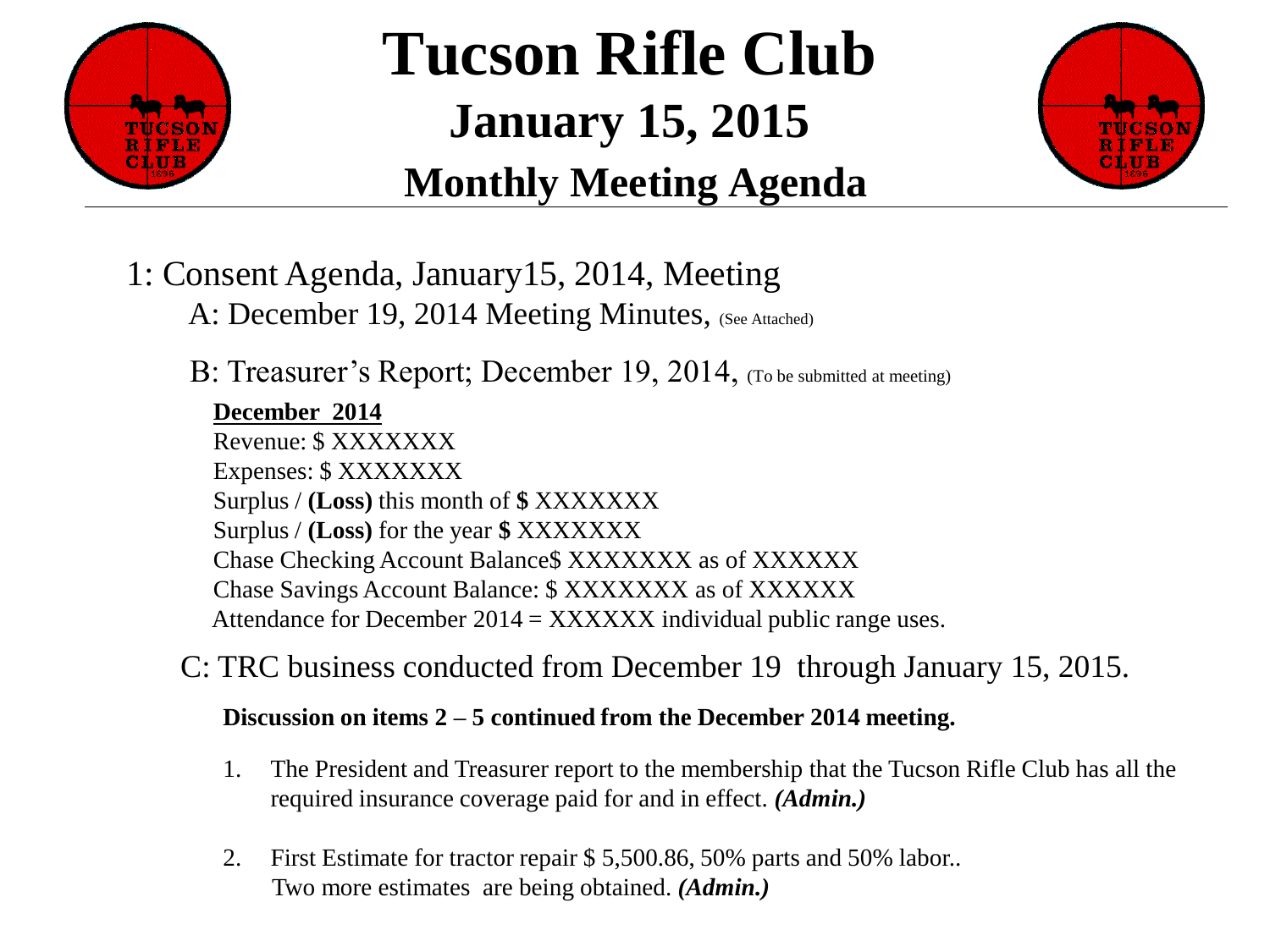# **January 15, 2015 Monthly Meeting Agenda, continued.**



#### C: TRC business conducted from December 19 through January 15, 2015. **Discussion on items 2 – 5 continued from the December 2014 meeting.**

- 3. AZ GFD Directives: Emergency plans, Individual range rules and procedures, Volunteer time records used for grant requests, Access plan support. The Department's Federal Aid Coordinator is requiring the original copies of the volunteer timesheets for auditing reasons. *(Admin.)*
- 4. A group of three Executive Committee members has been established to investigate the recent purchases, improvements and report back to the entire committee with findings and recommendations. *(Admin.)*
- 5. Raises for employees, some required by law (minimum wage increases) for specific employees should be approved and raises for other employees. *(Admin.)*
- 6. Third special security lock required for high road access, approve additional cost of \$94.49 above the \$200.00 approved for two locks. *(Admin.)*
- 7. Increasing the quarterly meetings to six meeting a year, eliminating the electronic meetings on off months to an as needed basis for emergency issues only. Meeting Months; *January, March, May, August, October and December. (Admin.)*
- 8. Range requests submitted for 2015. *(Admin.)*
- 9. Santa Cruz Valley Friends of NRA, 18TH Annual Dinner/Auction, Saturday, March 14, 2015 Make regular donation of Glock certificate, 10 TRC memberships and purchase table at event.